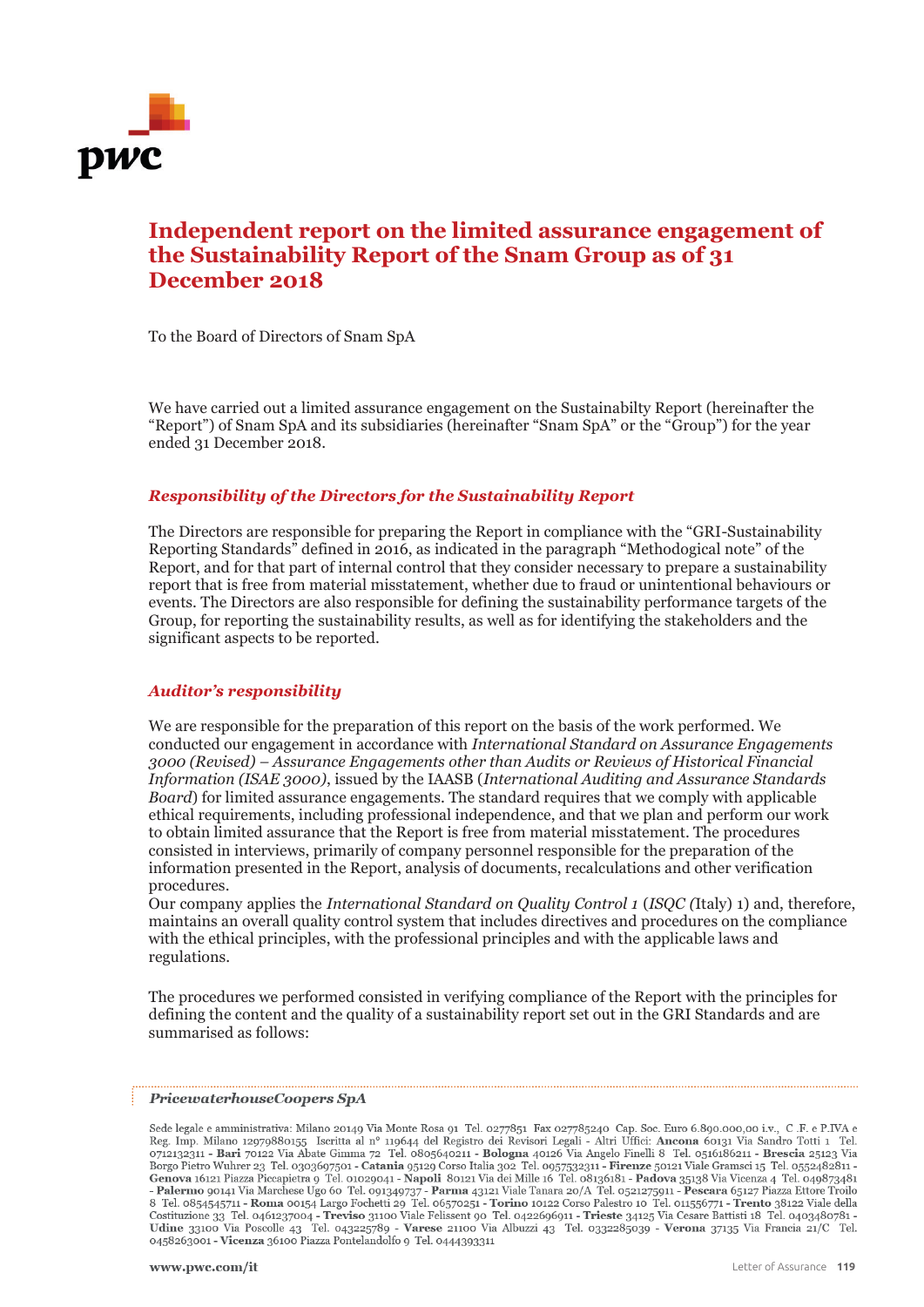

- comparing the financial information reported in chapter "Snam's profile" of the Report with the information included in the Group's Consolidated Financial Statements as of 31 December 2018 on which we issued our audit opinion, in accordance with articles 14 of legislative decree n° 39 of 27 January 2010, on 11 March 2019;
- analysing, through inquiries, the governance system and the process for managing the sustainability issues relating to the Group's strategy and operations;
- analysing the process aimed at defining the significant reporting areas to be disclosed in the Report, with regard to the methods for their identification, in terms of priority for the various stakeholders, as well as the internal validation of the process findings;
- analysing the processes underlying the generation, recording and management of quantitative data included in the Report. In detail, we carried out:
	- meetings and interviews with management of Snam SpA, to achieve a general understanding of the information, accounting and reporting systems in use to prepare the Report, as well as of the procedures supporting the collection, aggregation, processing and submission of the information to the function responsible for the Report preparation;
	- a sample-based analysis of the documents supporting the preparation of the Report, in order to obtain evidence of the reliability of processes in place and of the treatment of the information relating to the objectives disclosed in the Report;
	- verification on site, for the regasification plant of Panigaglia (GNL Italia SpA) and the storage plant of Cortemaggiore (Stogit SpA) in order to obtain evidence of the reliability of the processes in place underlying the treatment of the information, as well as, on a sample basis, to cross check data from the processes towards supporting documents;
- analysing the internal consistency of the qualitative information described in the Report and its compliance with the guidelines identified in the preceding paragraph "Responsibility of the Directors for the Sustainability Report";
- analysing the engagement of stakeholders and its results through the existing documentation concerning the significant matters arisen during the Group dialogue initiatives;
- obtaining a representation letter, signed by the legal representative of Snam SpA, on the compliance of the Report with the guidelines identified in the paragraph "Responsibility of the Directors for the Sustainability Report", as well as the reliability and completeness of the disclosed information.

Our limited assurance work was less in scope than a reasonable assurance engagement performed in accordance with ISAE 3000 (*reasonable assurance engagement*) and, consequently, it does not provide us with a sufficient level of assurance necessary to became aware of all significant facts and circumstances that might be identified in a reasonable assurance engagement.

# *Conclusions*

Based on the work performed, nothing has come to our attention that causes us to believe that the Sustainability Report of Snam Group as of 31 December 2018 has not been prepared, in all material